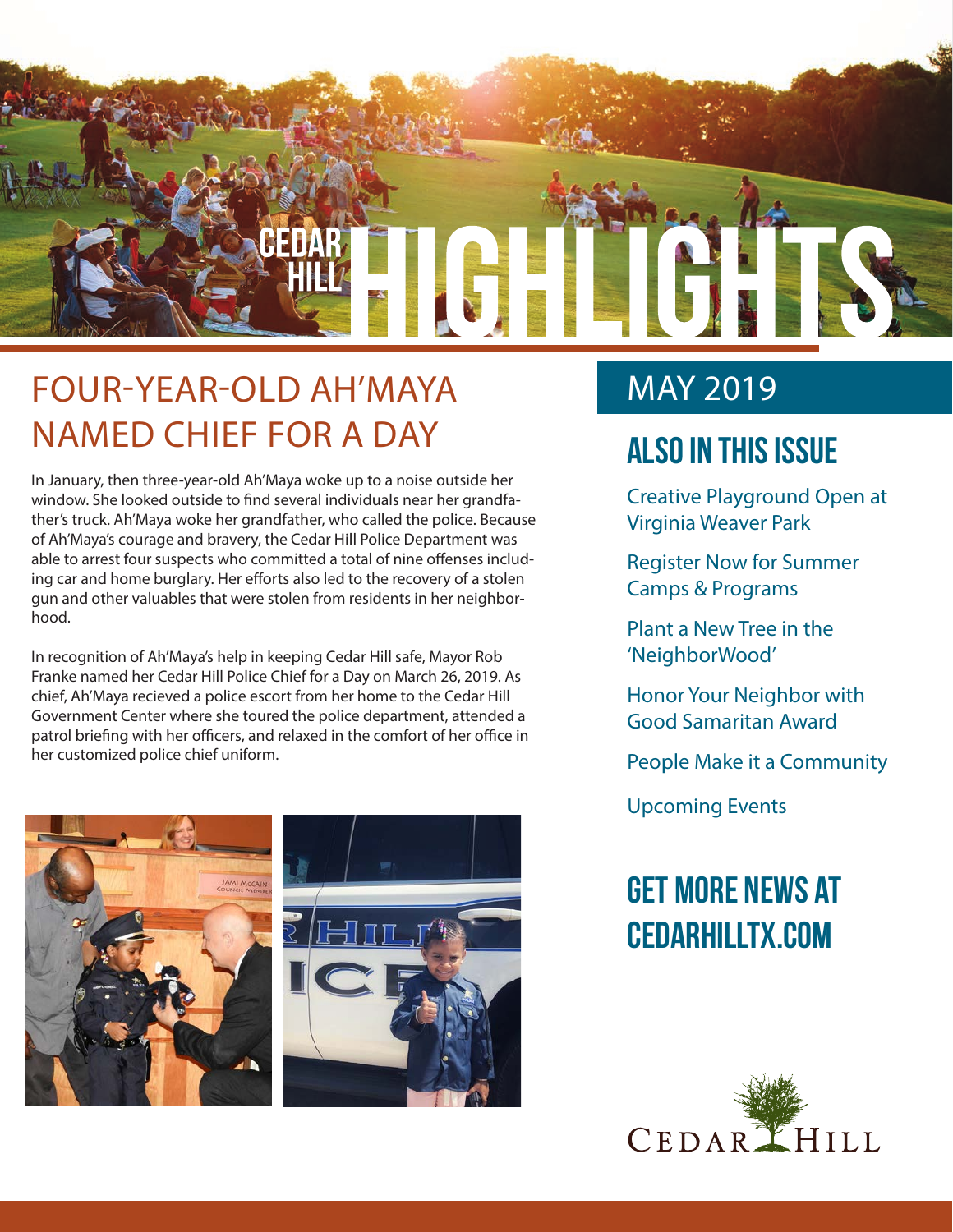# PEOPLE **MAKE IT A COMMUNITY**



Cedar Hill Police Officer Ashley Novian is presented with the Meritorious Award for her efforts to assist an elderly couple with repairs to their home.



Mayor Rob Franke presents the S.T.A.R. Student Award for March to Hannah Pritchard of Cedar Hill High School.



The Cedar Hill Fire Department hosted the 2019 Cedar Hill All Stars Special Needs Prom.

## CREATIVE PLAYGROUND OPEN AT VIRGINIA WEAVER PARK

In March, Cedar Hill families celebrated the opening of the new creative playground at Virginia Weaver Park. The new playground, the first of its kind in Cedar Hill, was designed for children of all abilities and includes sensory stations, physically accessible features, and is enclosed for easier parent/child oversight. The creative playground is the second park project completed as part of the voter-approved 2017 bond program.

The playground was built by 464 community volunteers, coordinated by Mission Cedar Hill and the Cedar Hill Parks Department. The spirit of community on display as individuals came together to build something special is a part of the distinctive character that makes Cedar Hill a special place to live.





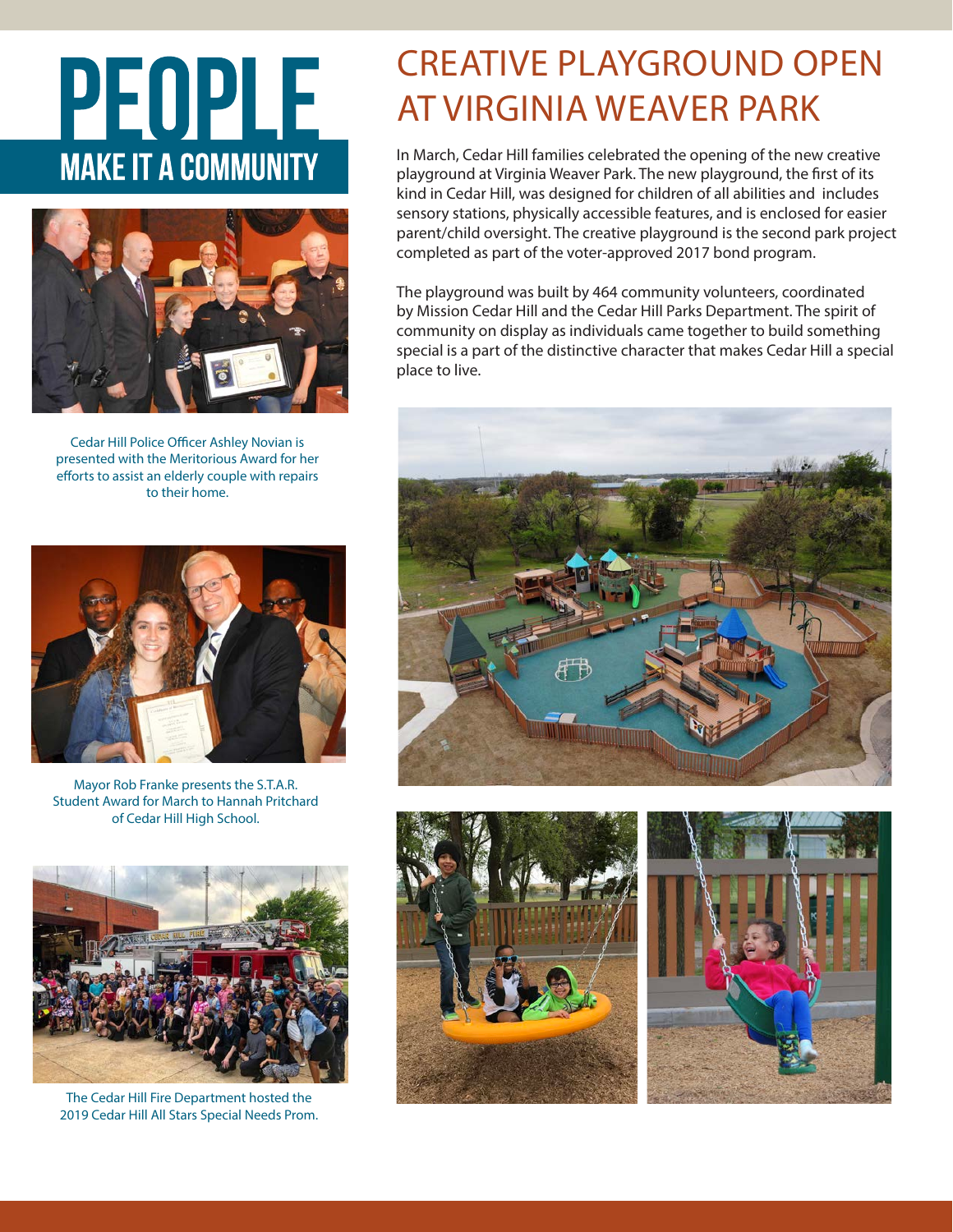### REGISTER NOW FOR SUMMER PROGRAMS & CAMPS

Stay active this summer and take advantage of Cedar Hill's many summer programs for kids and adults.

### Learn Something New at Summer Camp

CHAT (Cedar Hill Action Team) Summer Camp is available June 3 through August 9 at the Alan E. Sims Cedar Hill Recreation Center for kids age 5-13. CHAT Summer Camp engages and empowers youth through recreation, enrichment, sports, arts, and field trips.



Dogwood Canyon Audubon Center Summer Camp runs during the summer months. Campers enjoy outdoor exploration, crafts, games, and learning about science and conservation. Summer camp information and registration is available at cedarhilltx.com/ pard.

### Make a Splash at Crawford Park Pool

Escape the summer heat with a day pass or membership to Crawford Park Pool. The pool is open for the summer season from May 25 through

August 9. A variety of swim lessons are offered for swimmers of all ages and experience levels, and the pool hosts aquatic programs throughout the season.

Crawford Park Pool is also available to rent for your special occasion and is ideal for a summer birthday party, end of the school year party, or family reunion. Grab your swimsuit and join in on the summer fun! Find more information at cedarhilltx.com/aquatics.



### Explore a Universe of Stories during Summer Reading

Kids, teens, and adults can sign up for the Zula B. Wylie Public Library's Summer Reading Program, "A Universe of Stories". Summer reading kicks off on Saturday, June 1, from 2 to 4 p.m. with a free event at the library, featuring performances by The Que Pastas, giveaways, and much more.

# CALENDAR OF UPCOMING EVENTS

#### City Council Meetings

May 14 & 28; Jun 11 & 25 at 7 p.m. Cedar Hill Government Center 285 Uptown Blvd View agendas at cedarhilltx.com/agenda.

### Party in the Park:

#### Bradford Park

May 23 from 6 to 8 p.m. Bradford Park 401 W. Wintergreen Rd Enjoy food, drinks, and games and stay for the re-dedication of the Gazebo at Bradford Park.

### Environmental Collection Day

June 1 from 9 a.m. to noon. Cedar Hill HS Parking Lot US-67 & Cooper St Visit cedarhilltx.com/ecd to register.

#### Kid Fish Tournament

June 1 at 8:30 a.m. Valley Ridge Park Pond 2850 Park Ridge Dr Visit cedarhilltx.com/kidfish for details.

### Big Machines Expo

Jun 6 from 10:30 a.m. to noon. Alan E. Sims Recreation Center 310 E. Parkerville Rd Find details at cedarhilltx.com/pard.

#### Music in the Park

Concert Series Fridays in June at 8 p.m. Valley Ridge Park Amphitheater 2850 Park Ridge Dr Bring your lawn chair or blanket and enjoy a free concert by various artists. Find details at cedarhilltx.com/music.

**View the full calendar at cedarhilltx.com, or subscribe to 'This Week in Cedar Hill' at cedarhilltx.com/twich.**